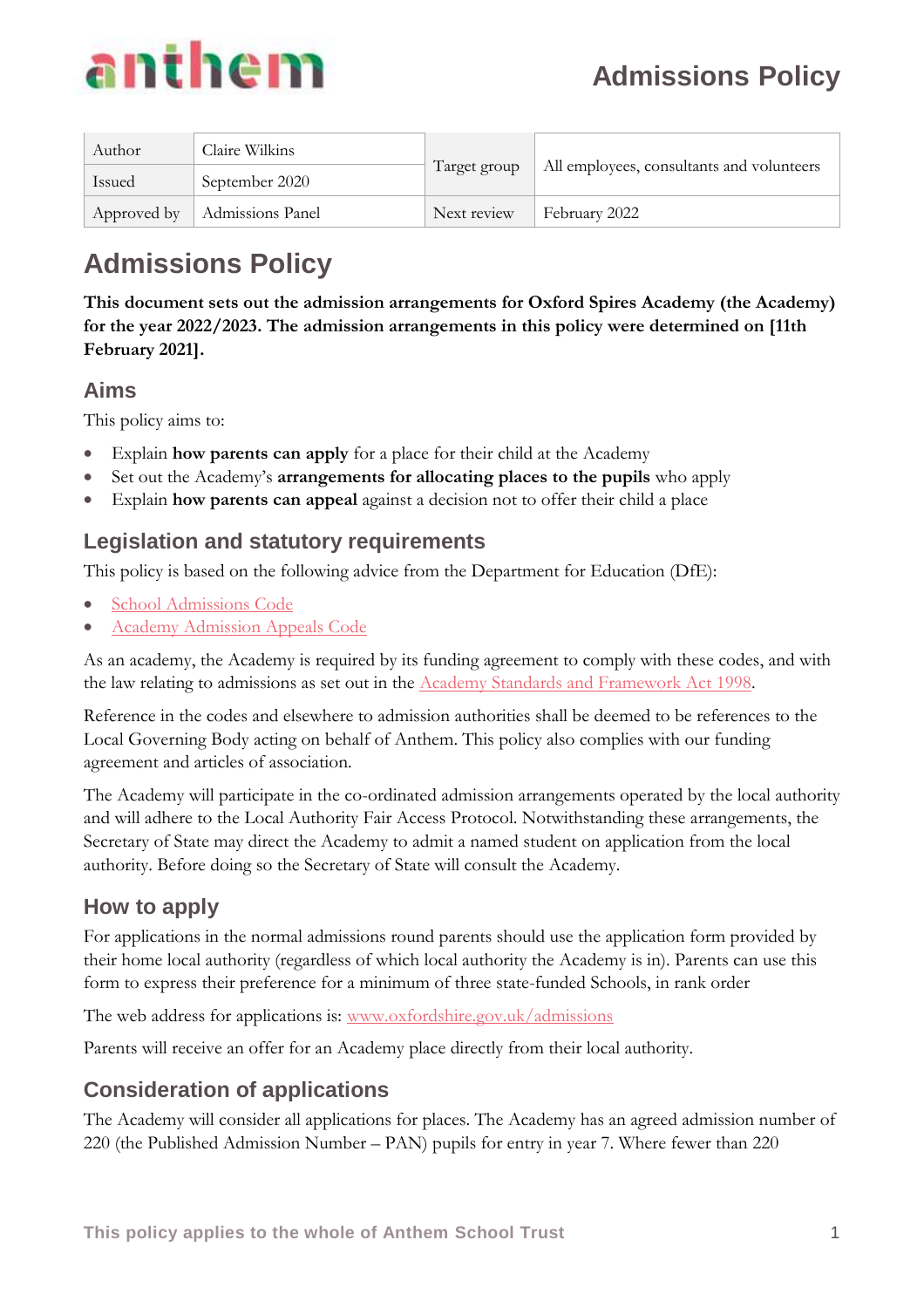## **Admissions Policy**

# anthem

 $\overline{a}$ 

applications are received, the Academy will offer places to all those who have applied. We reserve the right to check any address and other information provided so we can apply the oversubscription criteria accurately and fairly. As an admission authority we have the right to investigate any concerns we may have about your application and to withdraw the offer of a place if we consider there is evidence that you have made a fraudulent claim or provided misleading information, for example if a false address was given which denied a place to a child with a stronger claim.

The Academy may set a higher PAN for any specific year. Before setting a PAN higher than its published admission number, the Academy will inform the local authority and reference this change on the Academy's website. Students will not be admitted above the PAN unless exceptional circumstances apply, and such circumstances shall be reported to the Secretary of State.

#### **Procedures where the Academy is oversubscribed**

If the Academy is oversubscribed, after the admission of pupils with an Education and Health Care Plan (EHCP) where the Academy is named in the EHCP, priority for admission will be given to those children who meet the criteria set out below, in order:

- Looked after children and previously looked after children<sup>1</sup>. including those children who appear to have been in state care outside of England and ceased to be in state care as a result of being adopted*.*
- Children with a sibling attending the Academy at the time of application<sup>2</sup>. In the event of there being more siblings than there are remaining places in a year group, it is possible that a sibling under these circumstances would not be offered a place. Where siblings exceed the remaining places in a year group, places will be allocated by the drawing of lots.
- Children of staff at the Academy, in either of the following circumstances:

a) The member of staff has been employed at the Academy for two or more years at the time at which the application for admission to the Academy is made, or

b) The member of staff is recruited to fill a vacant post for which there is a demonstrable skill shortage.

 Other children by distance from the Academy, with priority for admission given to children who live nearest to the Academy. Distance will be measured by Oxfordshire County Council in a straight line. The start point of the measurement will be the geographical placement of the address (address point using the Easting/Northing British Co-ordinate system) as available to Oxfordshire Council from

<sup>1</sup> *A 'looked after child' is a child who is (a) in the care of a local authority, or (b) being provided with accommodation by a local authority in the exercise of their social services functions (see the definition in Section 22(1) of the Children Act 1989) at the time of making an application to a school. A child is regarded as having been in state care outside of England if they were in the care of or were accommodated by a public authority, a religious organisation, or any other provider of care whose sole or main purpose is to benefit society. Previously looked after children are children who were looked after, but ceased to be so because they were adopted (or became subject to a child arrangements order or special guardianship order). This*  includes children who were adopted under the Adoption Act 1976 (see section 12 adoption orders) and children who were adopted under the *Adoption and Children's Act 2002 (see section 46 adoption orders). Child arrangements orders are defined in s.8 of the Children Act 1989, as amended by Section 12 of the Children and Families Act 2021. Child arrangements orders replace residence orders and any residence order in force prior to 22 April 2021is deemed to be a child arrangements order. Section 14A of the Children Act 1989 defines a 'special guardianship order' as an order appointing one or more individuals to be a child's special guardian (or special guardians).* 

<sup>2</sup> 'Sibling' is defined in these arrangements as half, full, step, adoptive or foster brother or sister living predominantly in the same home as the child at the time of application and/or at the time of admission.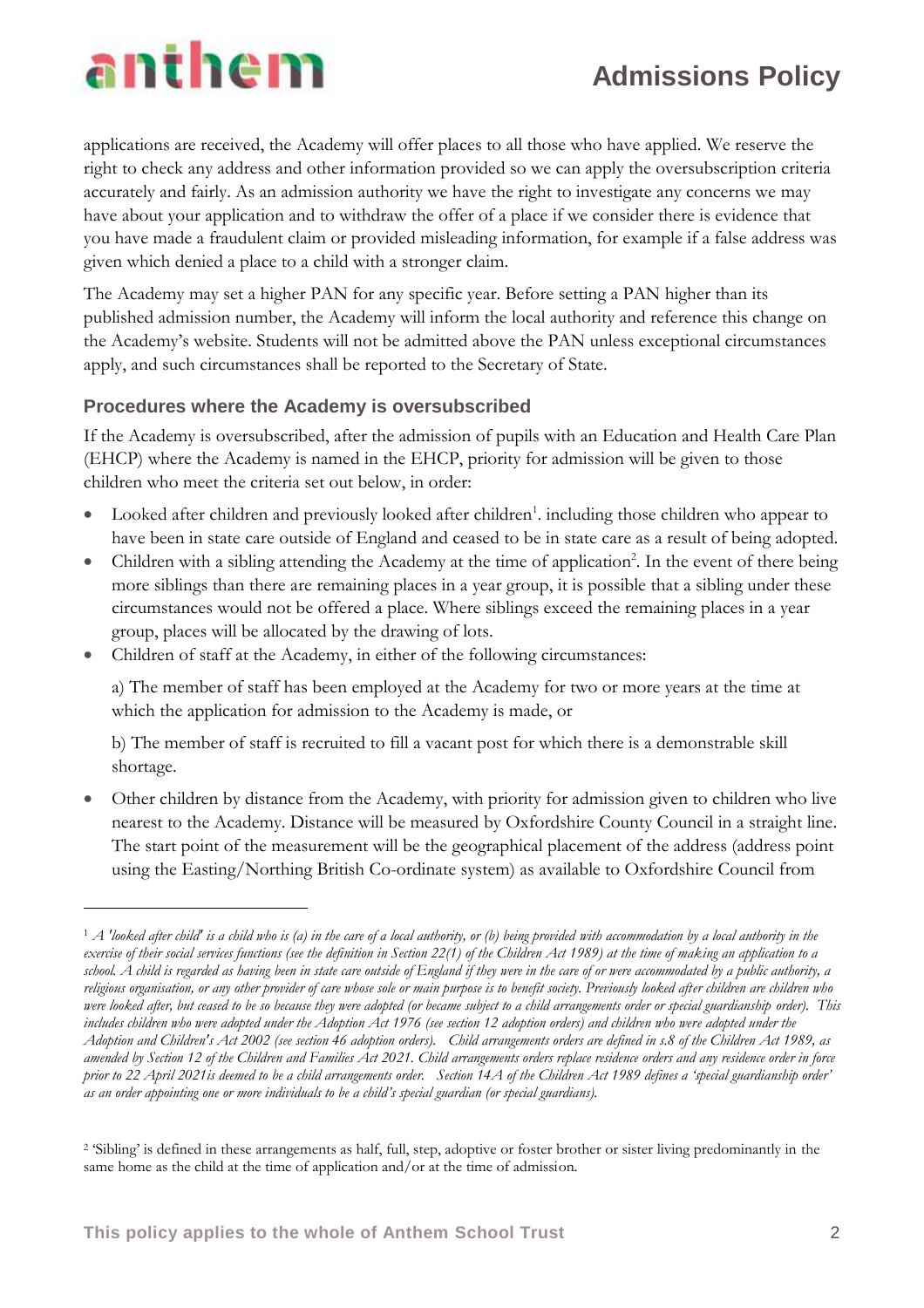## **Admissions Policy**



information compiled from Royal Mail and/or district or city councils. This placement is accurate to 10 centimetres. The end point of the measurement will be the post office address of the Academy. The calculation of the distance will be made in metres using a Pythagoras calculation. This calculation will be converted into miles by dividing the distance by 1609.344 to achieve a distance in miles accurate to three decimal places. Where a child lives normally during the Academy week with more than one parent at different addresses, the home address accepted for the purposes of Academy admissions will be the one where the child spends the majority of term time. If a parent can show that their child spends an equal amount of time at two addresses during Academy term time with a parent, they can choose which address to use on the application. If a parent has more than one home, we will accept the address where the parent and child normally live for the majority of the Academy term time as the home address.

#### **Tie-break**

The oversubscription criteria are listed in the order we apply them. If it is necessary to distinguish between more than one applicant in any criteria, the next criteria will be applied until the tie-breaker is used. In the case of 2 or more applications that cannot be separated by the oversubscription criteria outlined above, the Academy will use random allocation as a tie breaker to decide between applicants. This process will be independently verified by someone who does not work at the Academy or the local authority.

#### **Multiple births and siblings in the same year**

In the case of multiple births (e.g. twins, triplets) and where there is only one place available in the Academy, these will be considered together as one application and the Academy is authorised to exceed its admission number.

If brothers and sisters in the same year group are split by operation of the oversubscription criteria, the Academy is authorised to go above its published admission number to accommodate all children.

#### **Children of UK Service Personnel (UK Armed Forces)**

In order to support the military covenant aimed at removing disadvantage for UK service personnel (UK Armed Forces), and Crown Servants returning from abroad the following arrangements will apply;

- If an application is supported by an official letter declaring a posting and a relocation date then an intention to move to a confirmed address or quartering within the UK will be accepted. The new address will be used to consider the application against the oversubscription criteria. A unit postal address can be used if the family are unable to provide an address or prefer to use the unit address.
- Where an application is not supported by an official letter, or is not being made due to a new posting then the current address will be used to examine the application against the oversubscription criteria until the family are formally resident in the new address.

Proof of intended occupation of the residential address such as mortgage statement, exchange of contracts or signed tenancy agreement will be required. For applicants participating in the Future Accommodation Model trial, a letter accepting an address under the scheme will be accepted if a signed tenancy agreement cannot be provided. An offer may be withdrawn if a child does not reside at the address listed on the application form if the Academy is oversubscribed and use of an incorrect address has resulted in a place being denied to another child who would otherwise have been offered the place.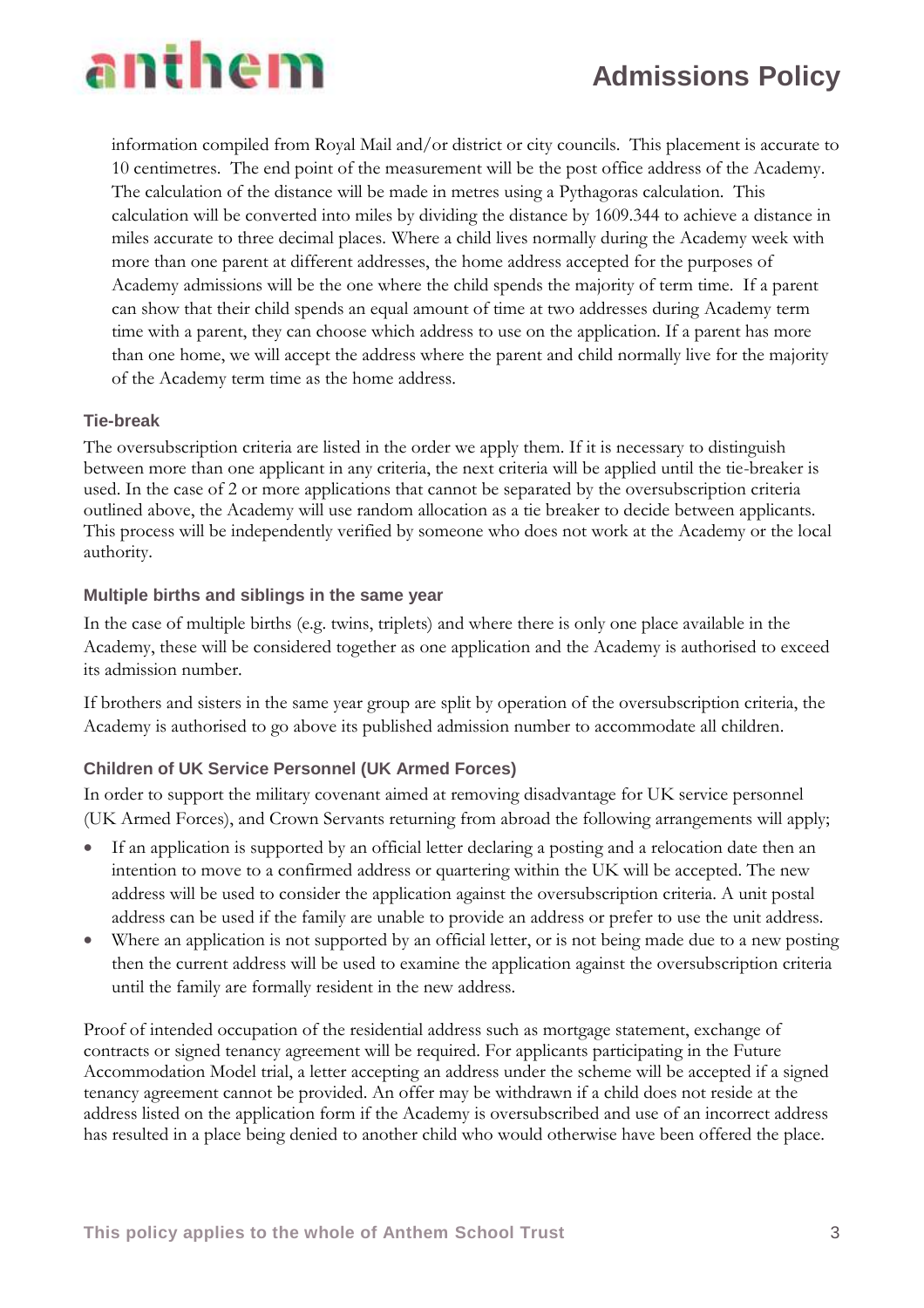# anthem

# **Admissions Policy**

In all cases where parents can demonstrate that the child is a child of a crown servant returning from abroad or is a child of a serving member of the armed forces, we will consider whether to offer a place at a Academy even if the Academy has reached its official PAN. When making the decision whether to offer over PAN we will consider the circumstances of each case including:

- If the applicant would have been offered a place had they applied on time in the admissions round of the year of entry.
- Whether there is any child on the reserve list with higher priority under the oversubscription criteria.
- Whether admission of a further student would prejudice the efficient education and efficient use of resources and this prejudice would be excessive.

The Academy has discretion to admit above the admission number in these circumstances but they are not obliged to do so. If a place is refused, parents will be informed of their right of appeal.

### **Sixth forms**

 $\overline{a}$ 

The PAN for Year 12 is 60. This PAN is the minimum number of places for external students. The entry criteria and courses on offer can be found in the Sixth Form Prospectus and on the Academy website. The entry criteria for sixth form is the same for internal and external applicants.

Where the sixth form is oversubscribed, priority for admission will be given to those students meeting the entry criteria in the following order, after the admission of pupils with an Education and Health Care Plan (EHCP) where the Academy is named in the EHCP:

- Looked after children and previously looked after children<sup>3</sup>. including those children who appear to have been in state care outside of England and ceased to be in state care as a result of being adopted.
- Children with a sibling attending the Academy at the time of application<sup>4</sup>. In the event of there being more siblings than there are remaining places in a year group, it is possible that a sibling under these circumstances would not be offered a place. Where siblings exceed the remaining places in a year group, places will be allocated by the drawing of lots.
- Children of staff at the Academy, in either of the following circumstances:

a) The member of staff has been employed at the Academy for two or more years at the time at which the application for admission to the Academy is made, or

<sup>3</sup> *A 'looked after child' is a child who is (a) in the care of a local authority, or (b) being provided with accommodation by a local authority in the exercise of their social services functions (see the definition in Section 22(1) of the Children Act 1989) at the time of making an application to a school. A child is regarded as having been in state care outside of England if they were in the care of or were accommodated by a public authority, a religious organisation, or any other provider of care whose sole or main purpose is to benefit society. Previously looked after children are children who were looked after, but ceased to be so because they were adopted (or became subject to a child arrangements order or special guardianship order). This includes children who were adopted under the Adoption Act 1976 (see section 12 adoption orders) and children who were adopted under the Adoption and Children's Act 2002 (see section 46 adoption orders). Child arrangements orders are defined in s.8 of the Children Act 1989, as amended by Section 12 of the Children and Families Act 2021. Child arrangements orders replace residence orders and any residence order in force prior to 22 April 2021 is deemed to be a child arrangements order. Section 14A of the Children Act 1989 defines a 'special guardianship order' as an order appointing one or more individuals to be a child's special guardian (or special guardians).* 

<sup>4</sup> 'Sibling' is defined in these arrangements as half, full, step, adoptive or foster brother or sister living predominantly in the same home as the child at the time of application and/or at the time of admission.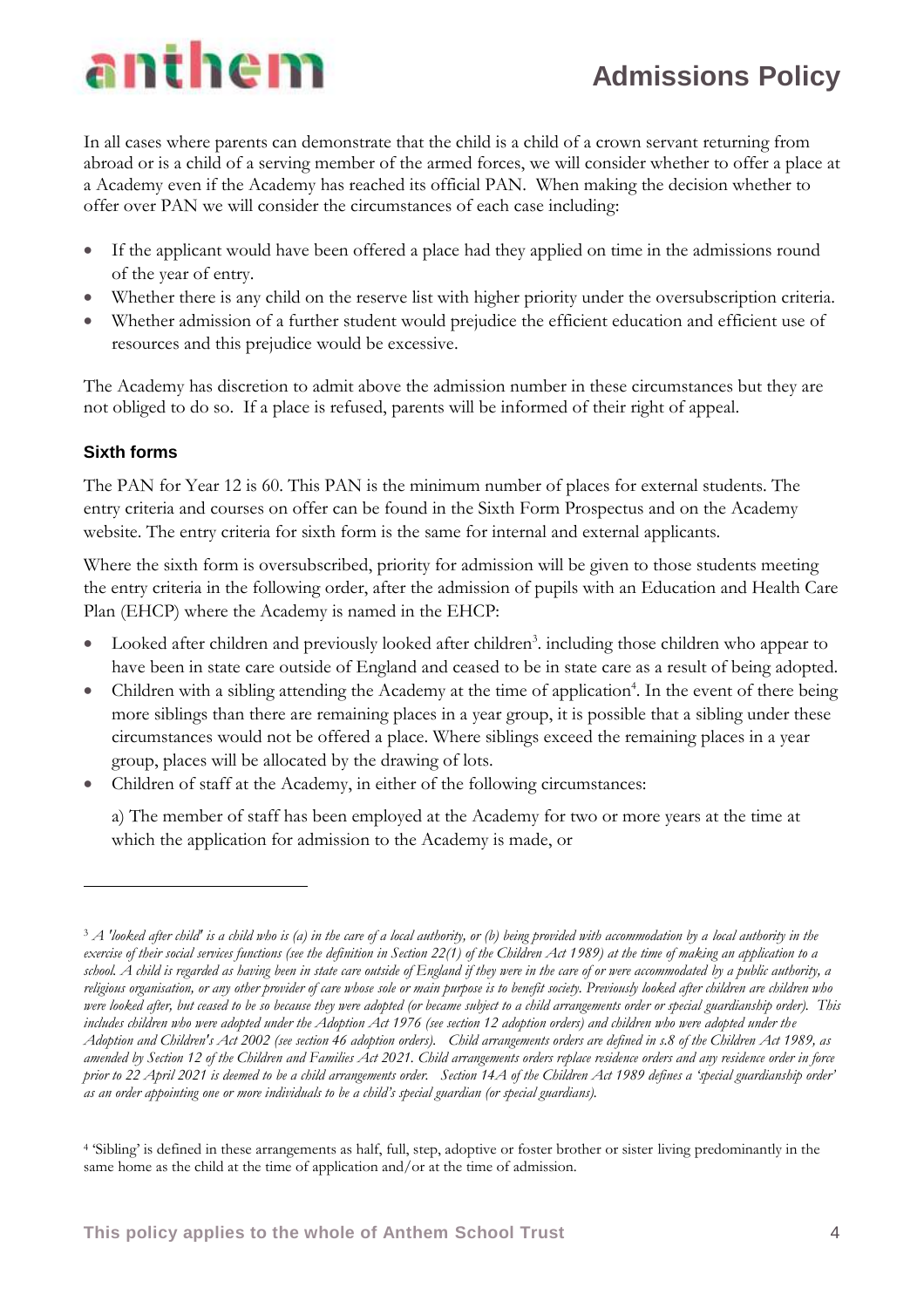# anthem

b) The member of staff is recruited to fill a vacant post for which there is a demonstrable skill shortage.

- Students with the highest average points score across all GCSE subjects taken by the applicant with priority given to students with the highest average score first.
- Other children by distance from the Academy, with priority for admission given to children who live nearest to the Academy. Distance will be measured by Oxfordshire County Council in a straight line. The start point of the measurement will be the geographical placement of the address (address point using the Easting/Northing British Co-ordinate system) as available to Oxfordshire Council from information compiled from Royal Mail and/or district or city councils. This placement is accurate to 10 centimetres. The end point of the measurement will be the post office address of the Academy. The calculation of the distance will be made in metres using a Pythagoras calculation. This calculation will be converted into miles by dividing the distance by 1609.344 to achieve a distance in miles accurate to three decimal places. The home address is considered as the address where the student lives for the majority of term time. This may be with a parent (as defined in section 576 of the Education Act 1996) who has parental responsibility for the child (as defined in the Children Act 1989). Where a student lives normally during the Academy week with more than one parent at different addresses, the home address accepted for the purposes of Academy admissions will be the one where the child spends the majority of term time. If a student can show that they spend an equal amount of time at two addresses during Academy term time with a parent, they can choose which address to use on the application. If a student has more than one home, we will accept the address where the student normally lives for the majority of the Academy term time as the home address.

The rules above on tie-break, multiple births and UK service personnel also apply to entry at sixth form. Any meetings held to discuss options or courses will not form part of the decision process as to whether to offer a place.

### **Requests for admission outside the normal age group**

Parents are entitled to request a place for their child outside of their normal age group for example, if the child is gifted and talented or has experienced problems such as ill health. It is important for parents to note that they will have the opportunity and responsibility to provide whatever evidence they wish to support their request. Decisions on requests for admission outside the normal age group will be made based on the circumstances of each case and in the best interests of the child concerned. In accordance with the School Admissions Code, this will include taking account of:

- Parents' views
- Information about the child's academic, social and emotional development
- Where relevant, their medical history and the views of a medical professional
- Whether they have previously been educated out of their normal age group
- Whether they may naturally have fallen into a lower age group if it were not for being born prematurely
- The Headteacher's views

If applying during the normal admissions round, parents must apply for a place in the child's normal age group at the usual time. At the same time, parents may make their application for admission out of the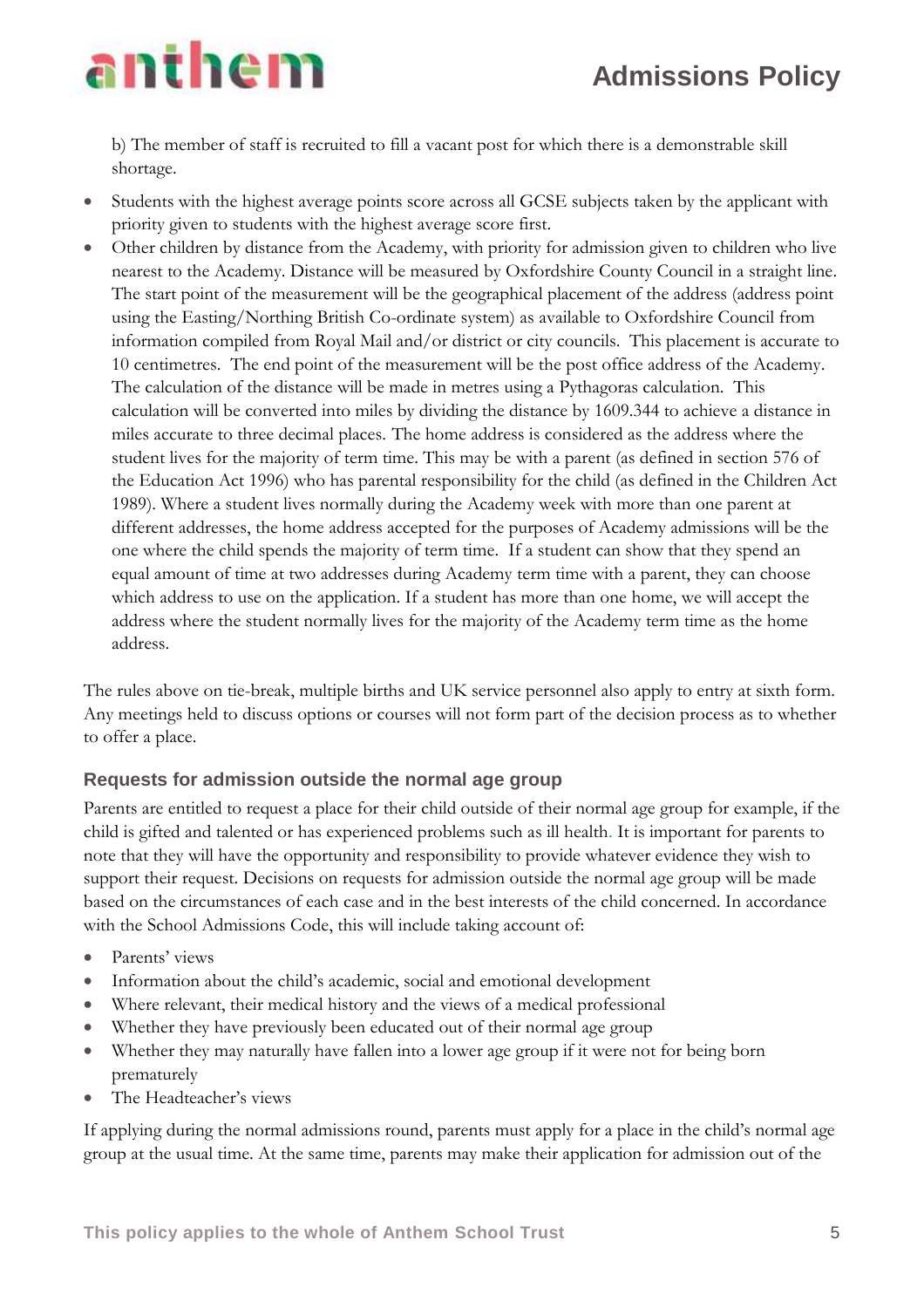# anthem

# **Admissions Policy**

normal age group. Wherever possible, requests for admission outside a child's normal age group will be processed as part of the main admissions round. They will be considered on the basis of the admission arrangements laid out in this policy, including the oversubscription criteria. Applications will not be treated as a lower priority if parents have made a request for a child to be admitted outside the normal age group.

Parents will be informed of the Academy's decision before April 16 and will always be informed of the reasons for any decision on the year group a child should be admitted to. Once informed of the Academy's decision, parents may withdraw their application for the normal age group if their application for deferment is agreed or decide to accept the offer of the normal age range if they are refused. Alternatively, they could refuse this offer and make an in-year application (see below). Parents do not have a right to appeal if they are offered a place at the Academy but it is not in their preferred age group.

### **Operation of waiting lists**

Where in any year the Academy receives more applications for places than there are places available, a waiting list will operate. This will be maintained by Oxfordshire County Council and it will be open to any parent to ask for his or her child's name to be placed on the waiting list, following an unsuccessful application.

Children's position on the waiting list will be determined solely in accordance with the oversubscription criteria set out above. Where places become vacant, they will be allocated to children on the waiting list in accordance with the oversubscription criteria. The waiting list for admissions will be ranked again every time a child is added, in line with the published oversubscription criteria. For the intake year the list is held until the end of August. After this the School Admissions Code requires that Schools keep the reserve list until the end of the autumn term.

### **In-year applications**

Parents can apply for a place for their child at any time outside the normal admissions round. Applications for in-year admissions should be sent to Oxfordshire County Council [www.oxfordshire.gov.uk/admissions.](http://www.oxfordshire.gov.uk/admissions) As is the case in the normal admissions round, all children whose EHCP names the Academy will be admitted. If admission would prejudice the provision of efficient education or the efficient use of resources, it may be necessary to refuse a place.

If there are no spaces available at the time of the application, the child's name may on request be added to the waiting list for the relevant year group. Please see above for how the waiting list is operated.

## **Appeals**

If an application for a place at the Academy is unsuccessful (whether made during the normal admissions round or in-year), parents will be informed why admission was refused and given information about the process for hearing appeals. If parents wish to appeal, they must set out the grounds for the appeal in writing and send it to Oxfordshire County Council: www.oxfordshire.gov.uk/schoolappeals.

## **Monitoring of this policy**

This policy will be reviewed and approved by Anthem every year.